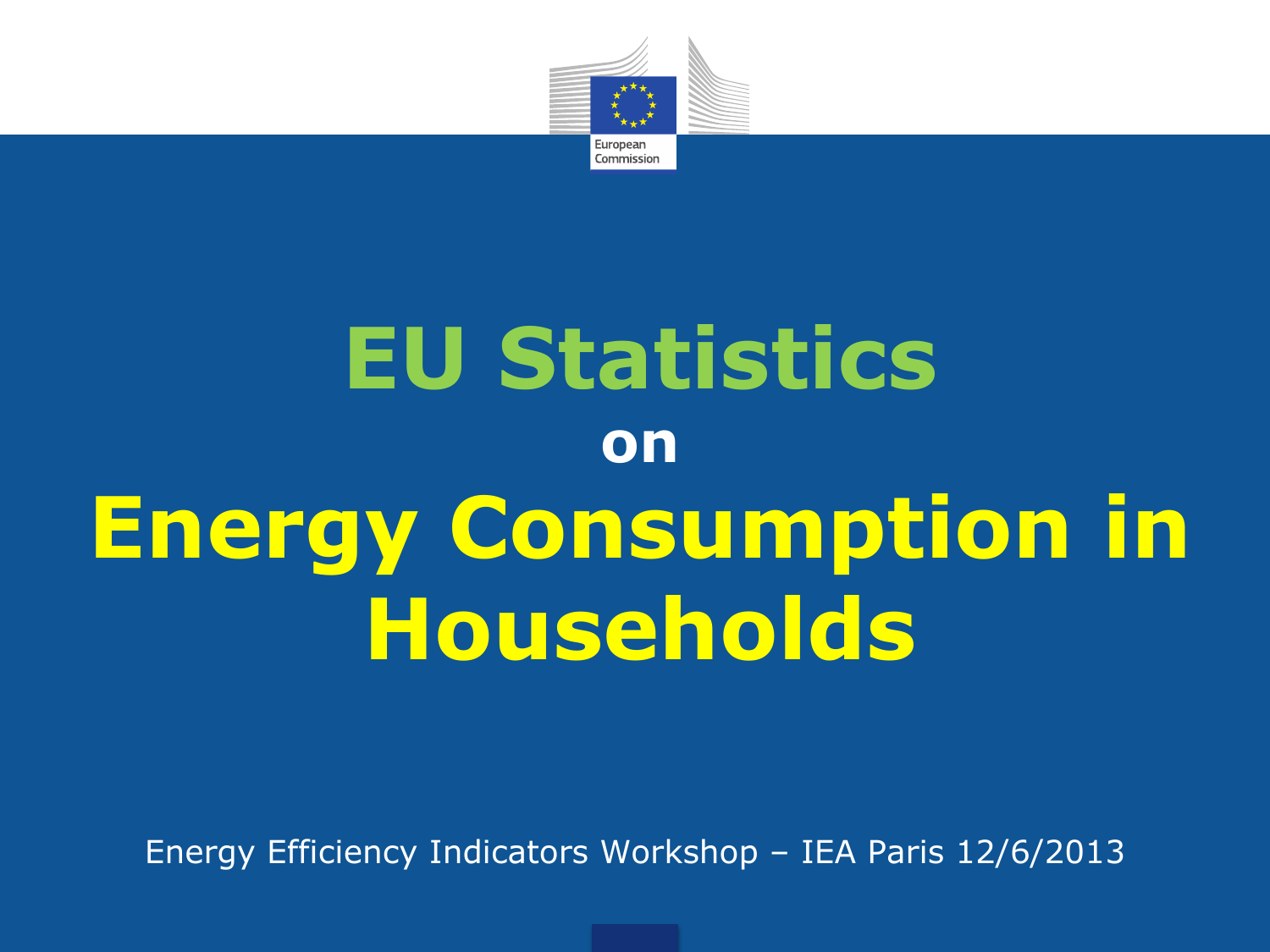

# **Introduction**

- Eurostat and energy efficiency *Energy consumption in households*
- Commission funding of national projects
- Regarding methodology and training
- Our legal framework in the EU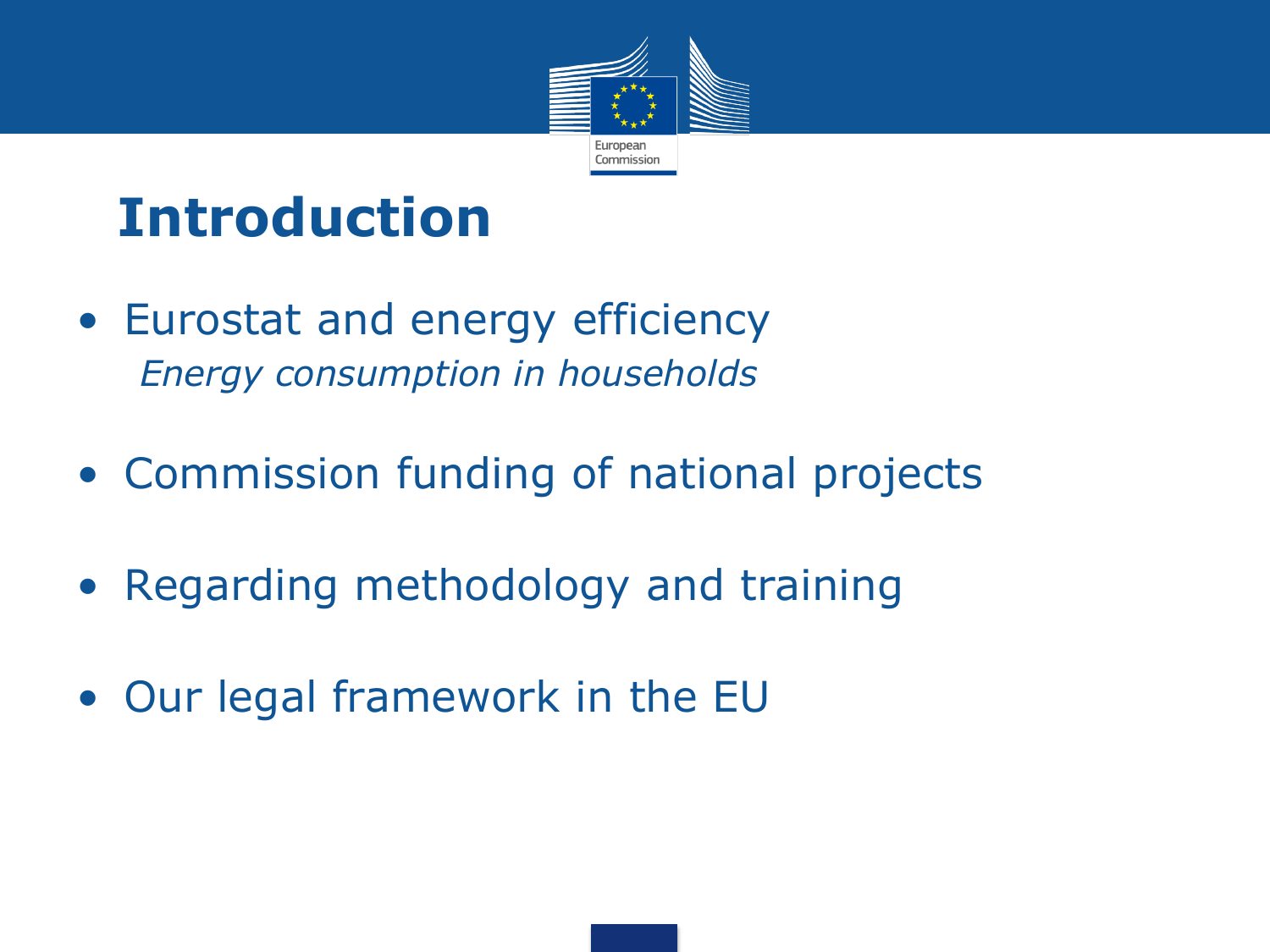

### **What is Eurostat?**

### • **Statistical branch of the EU**

27+1 Member States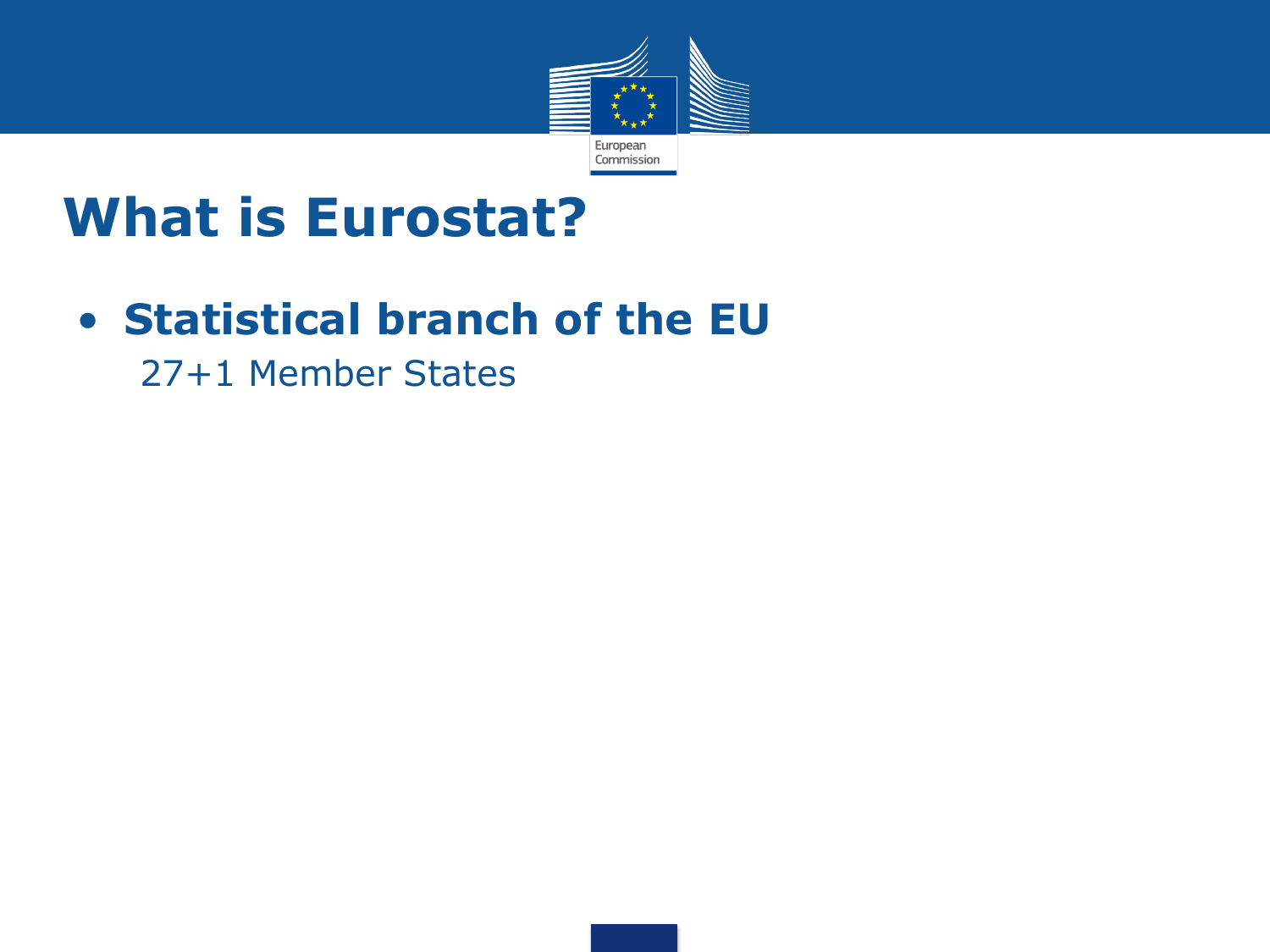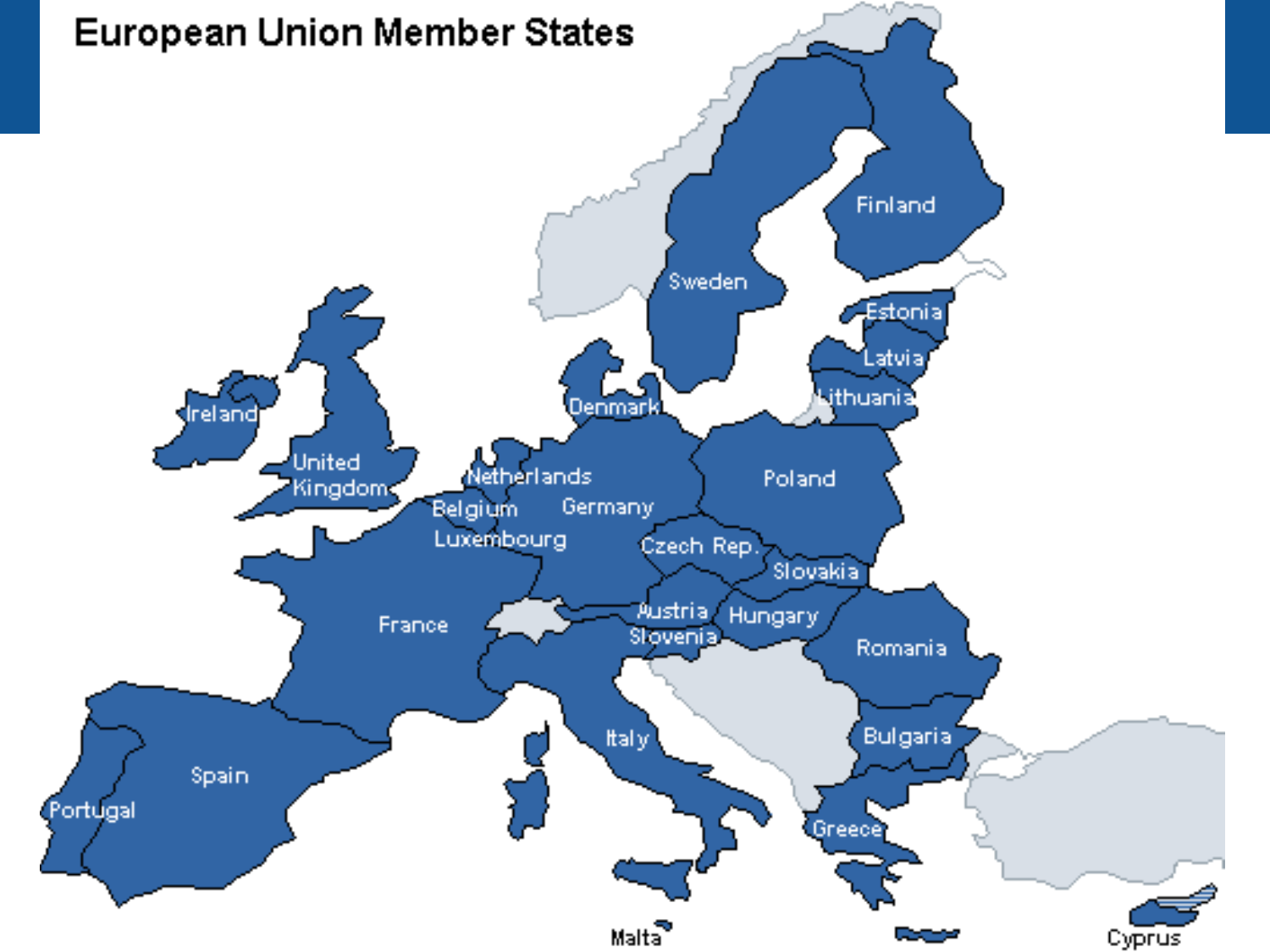

### **What is Eurostat?**

• **Statistical branch of the EU**

27+1 Member States

- **Integral part of the EU Commission**
- **Producing data from and for the European Union**
- **Promoting harmonisation of statistical methods across the member states**
- **provide the European Union with statistics at European level that enable comparisons between countries and regions.**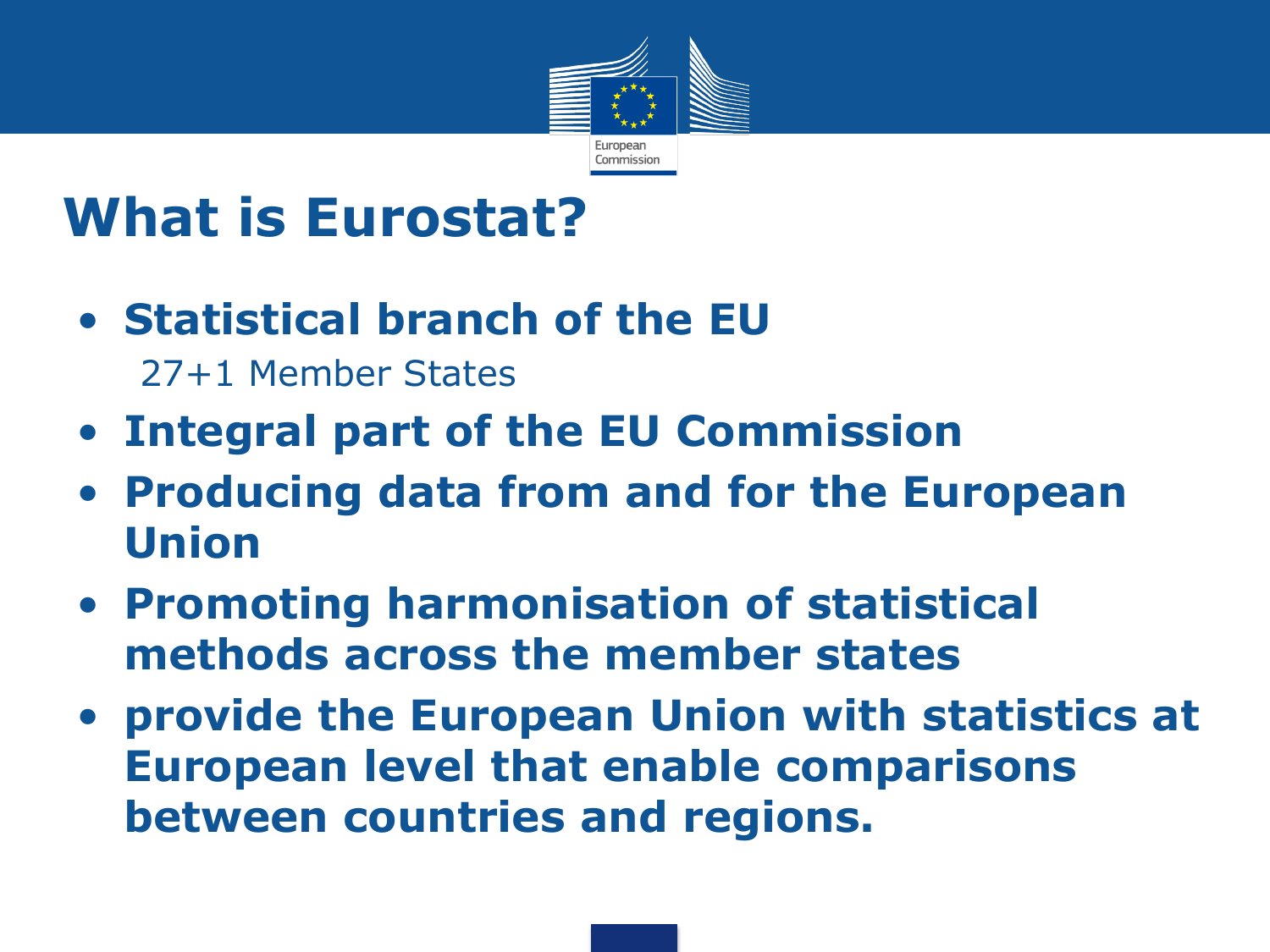

### **What is Eurostat?**

### **Collection, processing and dissemination of data:**

- o General and regional statistics
- o Economy and finance
- o Population and social conditions
- o Industry, trade and services
- o Agriculture and fisheries
- o International trade
- o Transport
- o Environment and energy
- o Science and technology

### **Management of cross-cutting issues**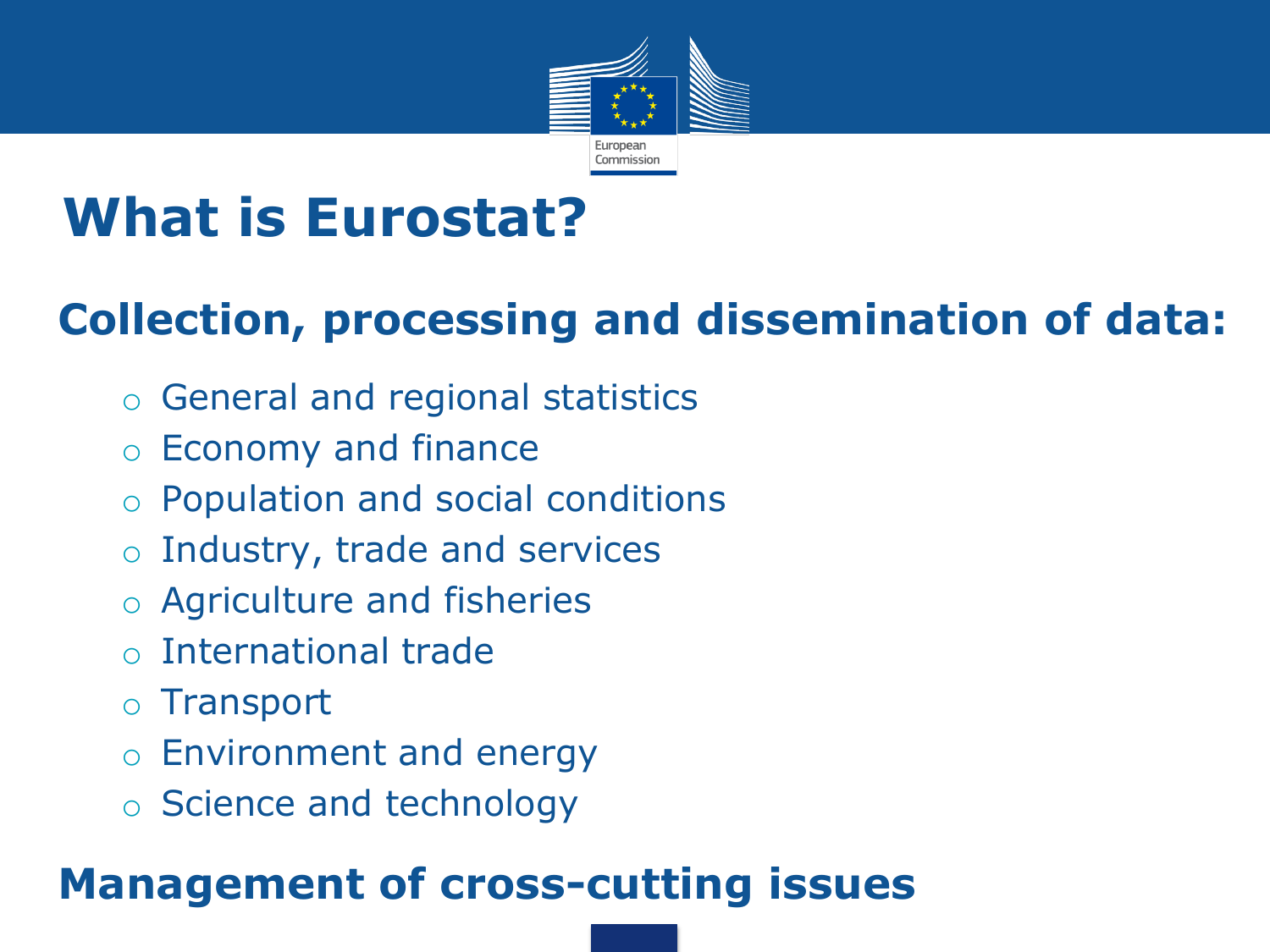

# **Eurostat and energy efficiency**

### • **The political context: EU policies on energy**

- o Import dependency
- o Sustainability
- o Competitivity

#### • **The triggering event: proposing a Regulation on Energy Statistics in 2007**

- o Commission: competent for initiatives
- o EU Parliament and Council: co-decision makers

#### • **The Regulation was adopted, but included new requirements !**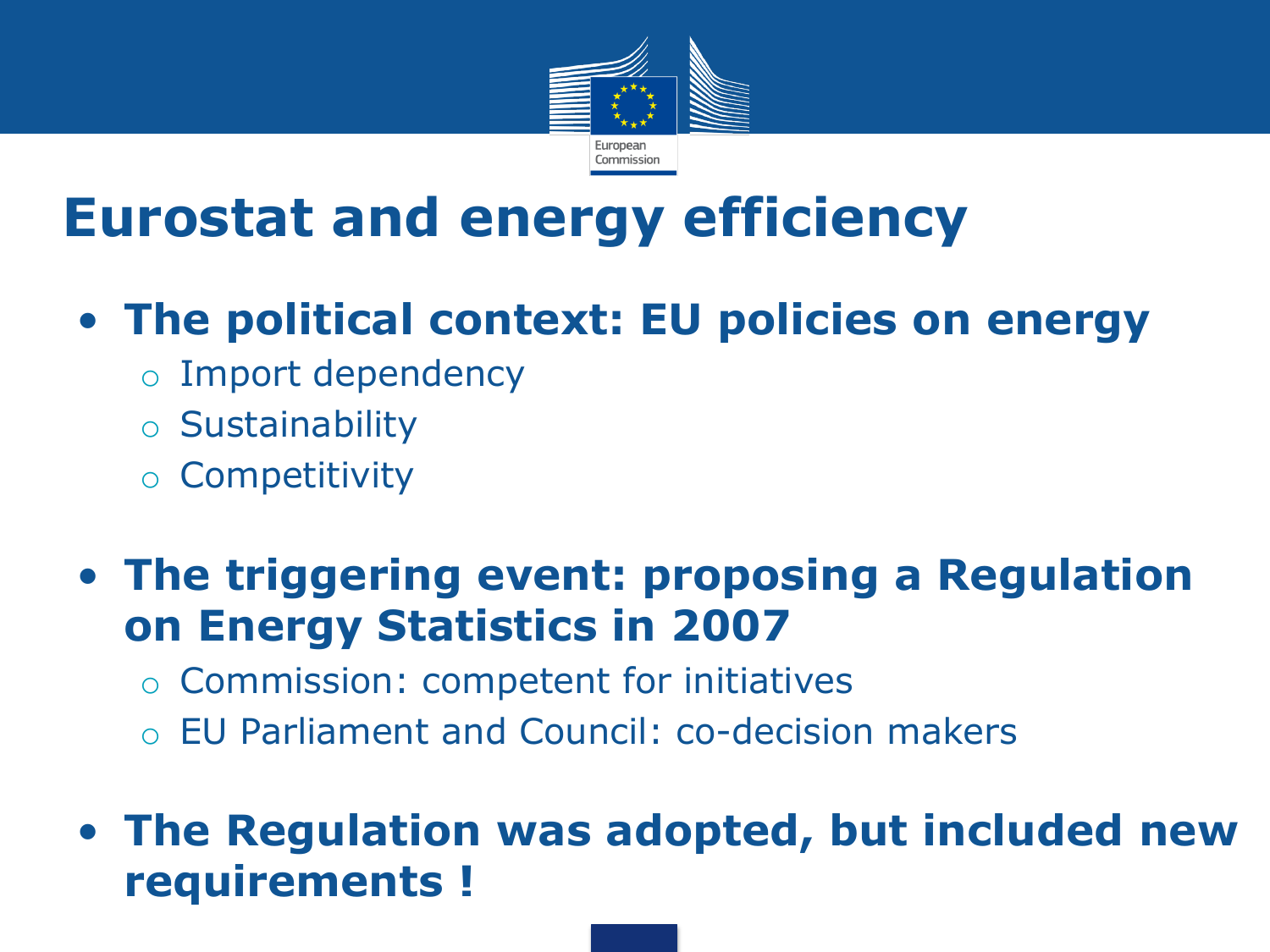

### **Eurostat and energy efficiency**

#### *Article 9:*

*"[…] the Commission (Eurostat), in collaboration with the Member States, shall […] :*

#### *(a) […]*

*(b) reviewing and determining the methodology used at national and Community level to generate final energy consumption statistics (sources, variables, quality, costs) based on the current state of play, existing studies and feasibility pilotstudies, as well as cost-benefit analysis yet to be conducted; and evaluating the findings of the pilot studies and cost benefit analysis with the view to establishing breakdown keys for final energies by sector and main energy uses and gradually integrating the resulting elements in the statistics from 2012 (reference year) onwards."*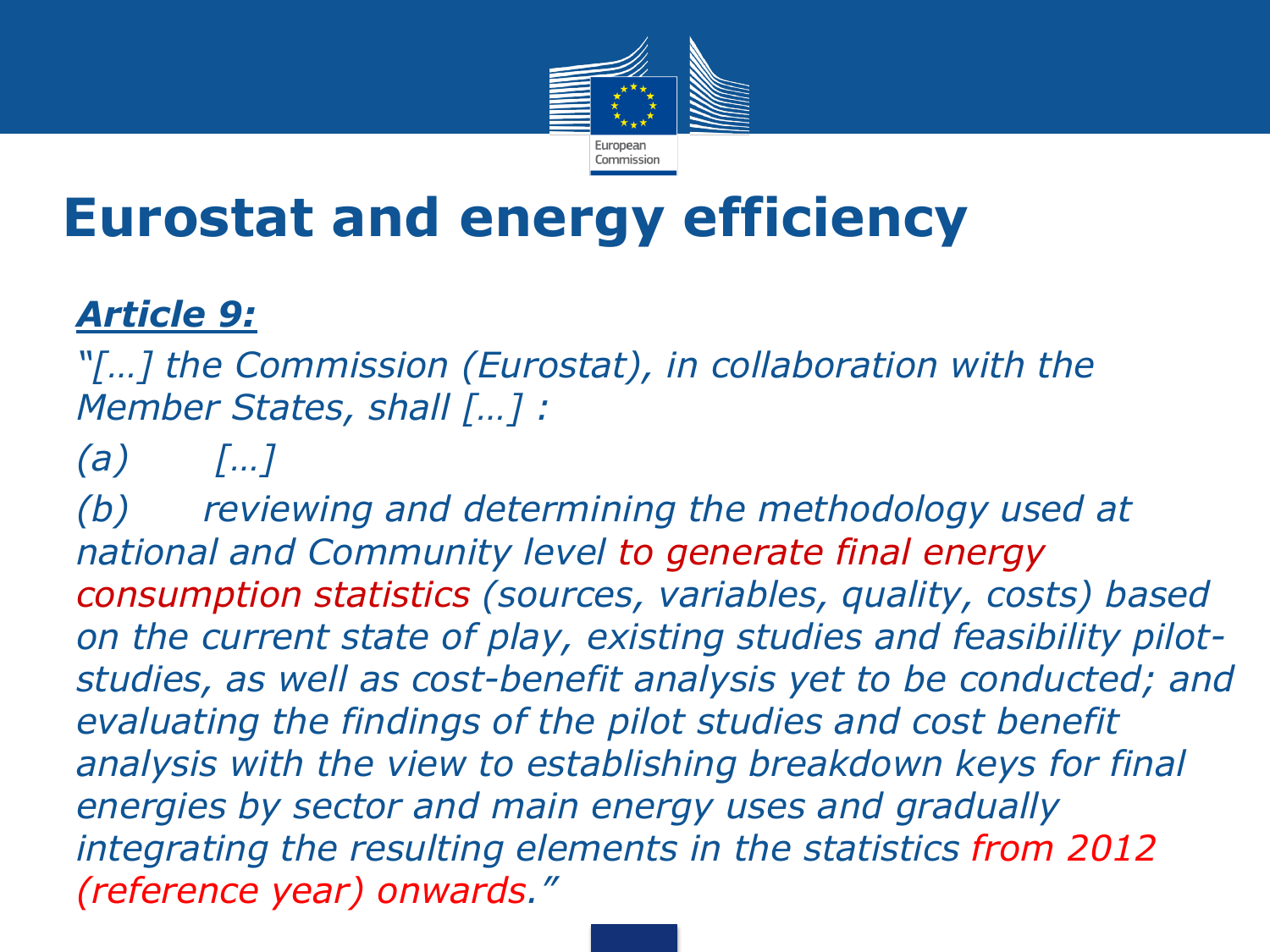

# **Eurostat and energy efficiency**

- **Where to start…?**
- **3 energy consumption sectors in need of improvement:**
	- o Households
	- o Transport
	- o Services
- **By common agreement: starting with households**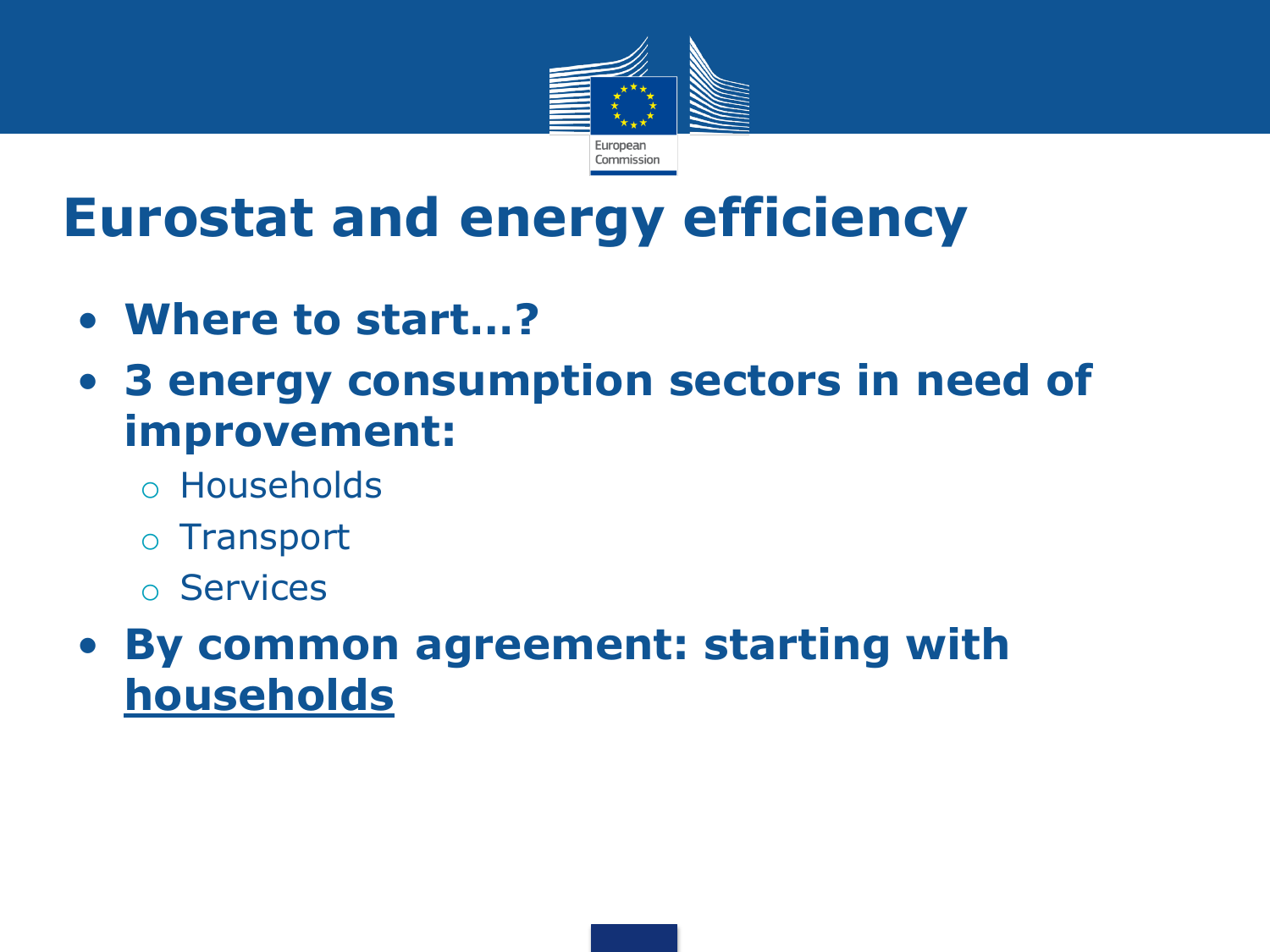

# **Developing household data**

- **2008: Task force (AT, FR, DE, DK, UK & external experts):**
	- o Review national systems
	- o Recommend data collection (user needs)

### • **8/12/2008 Working Group approved :**

- structure of country review reports
- o recommended coverage of surveys
- o Eurostat proposal for national projects with EU subventions
- **2009 - 2011: national initiatives:**
	- o 2009: AT, BG, CY, ES, FI, IT, LT, LV, MT, PL, PT, RO, SI
	- o 2010: BE, DK, EE, EL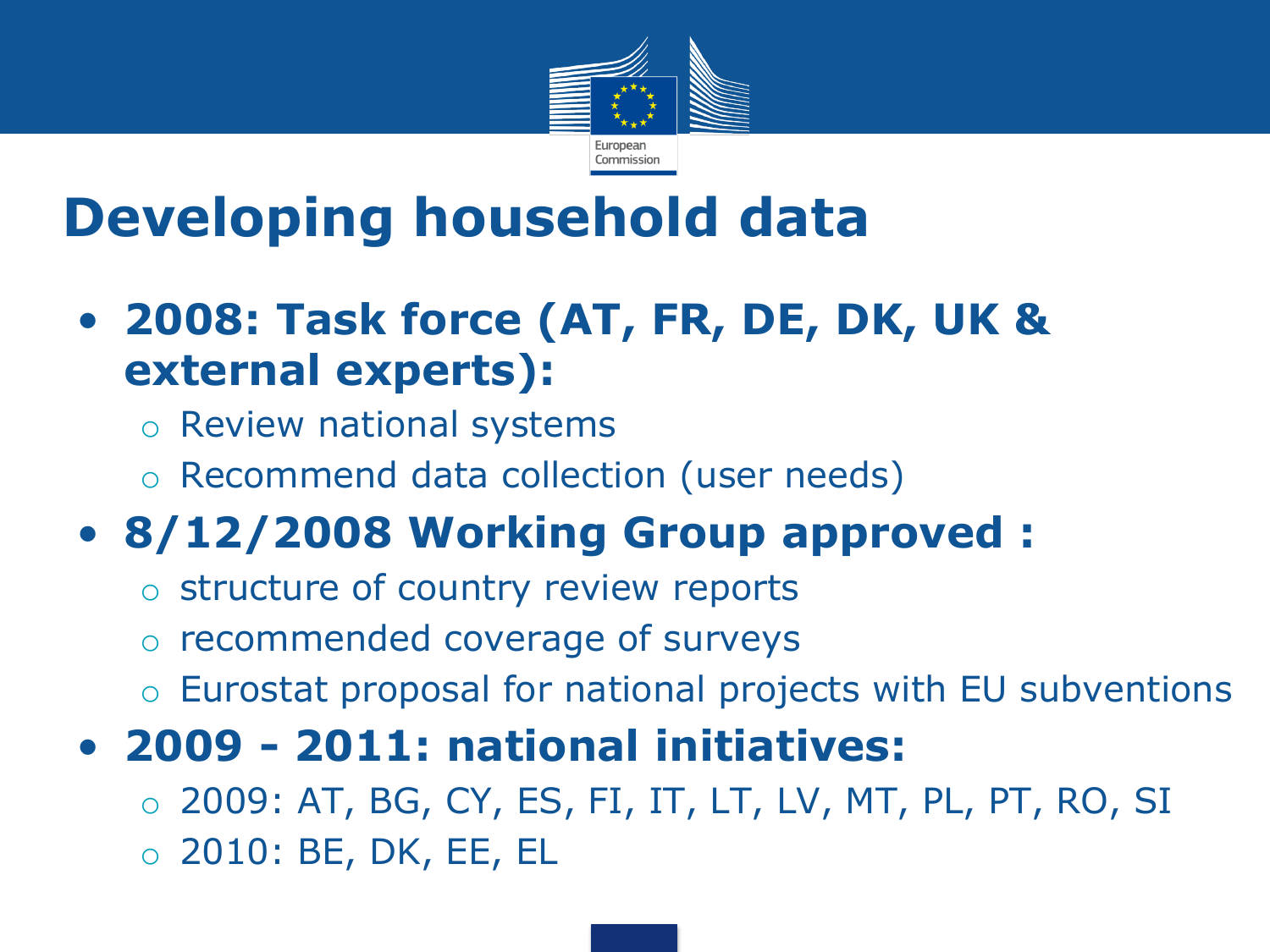

# **Developing household data**

- **2012 - ongoing: Task force ES (coordinator), AT, NL, UK, SI:**
	- o EU Manual on energy statistics in households
	- o Training
- **Extensive discussions with Member States in June and in November 2012**
- **2013 – 2014: re-visiting the Regulation**

Written consultation ongoing on the scope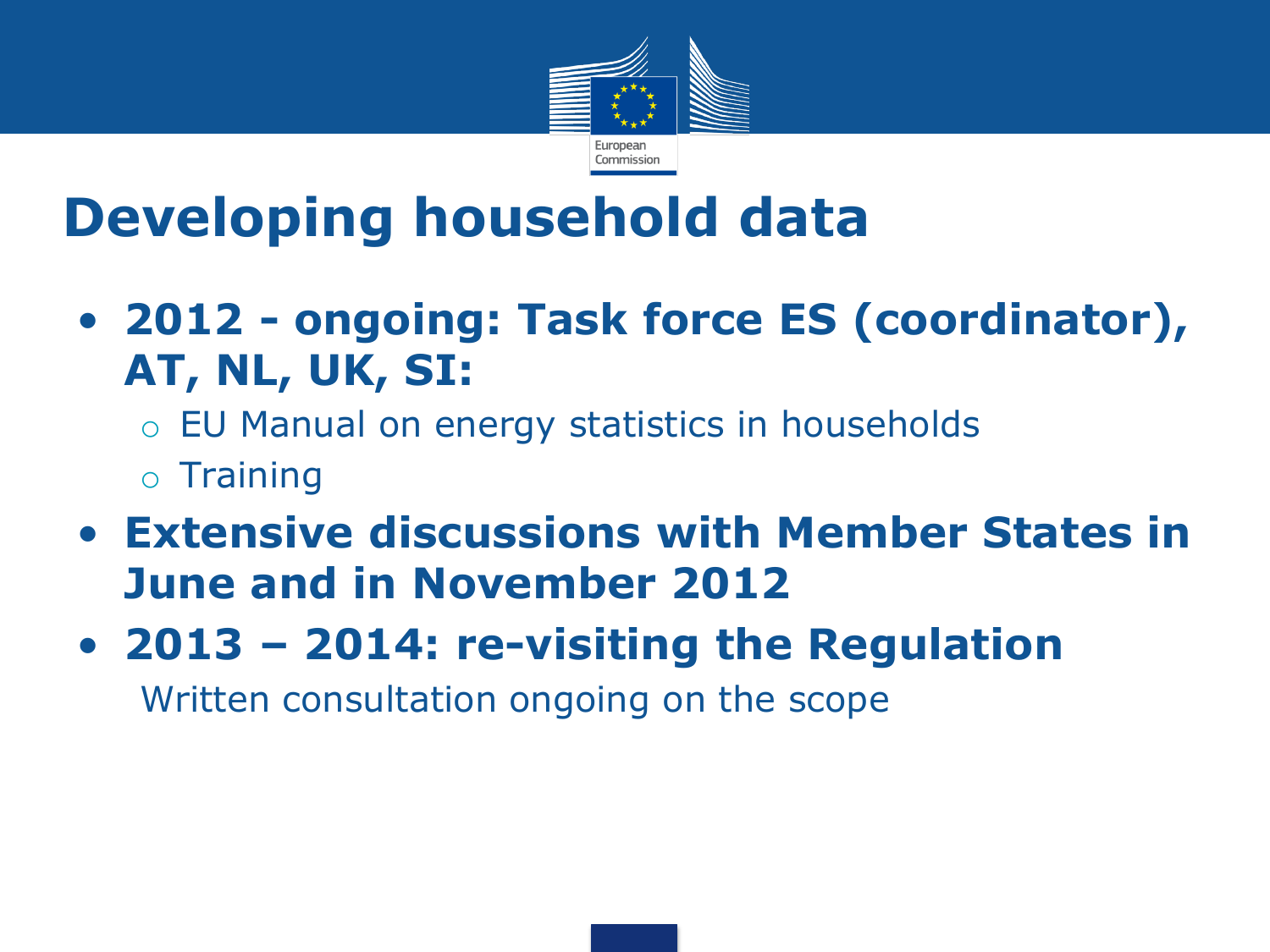

# **Our legal framework in the EU**

### • **Regulation on Energy Statistics (1099/2008):**

- Obligations: scope, deadlines, transmission, quality, ...
- o Force of law
- o Covers both annual and monthly energy statistics

### • **Need for occasional updates:**

- o To reflect new needs/developments
- o To revoke requirements that have become useless
- **Legal "updating" procedure ("Comitology")**
- **In casu: inclusion of statistics on energy consumption in households (2013 – 2014)**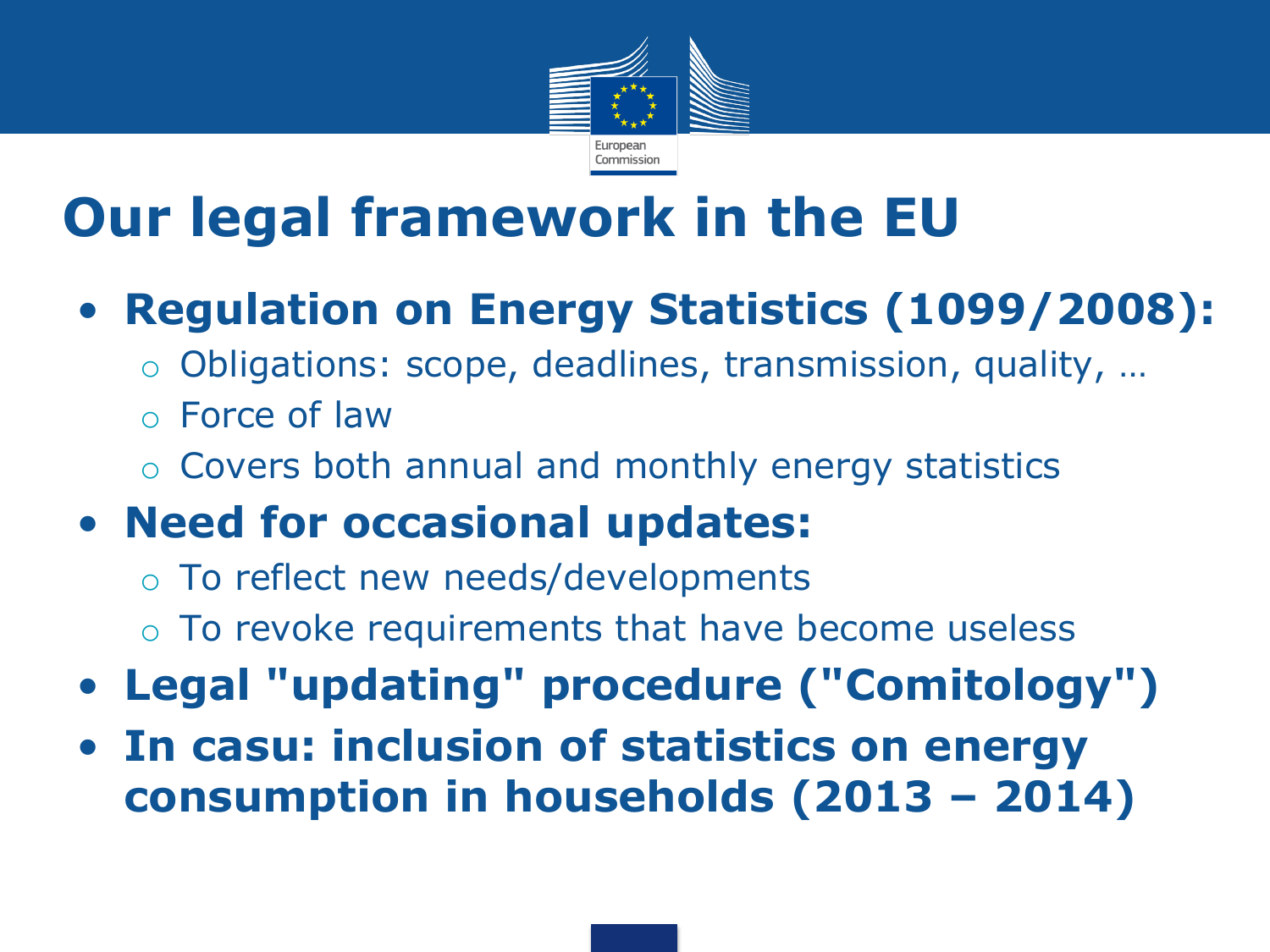

### **Our legal framework in the EU**

A lot of bureaucracy … ?

Maybe yes, but …

# *Its sphere of influence reaches far !*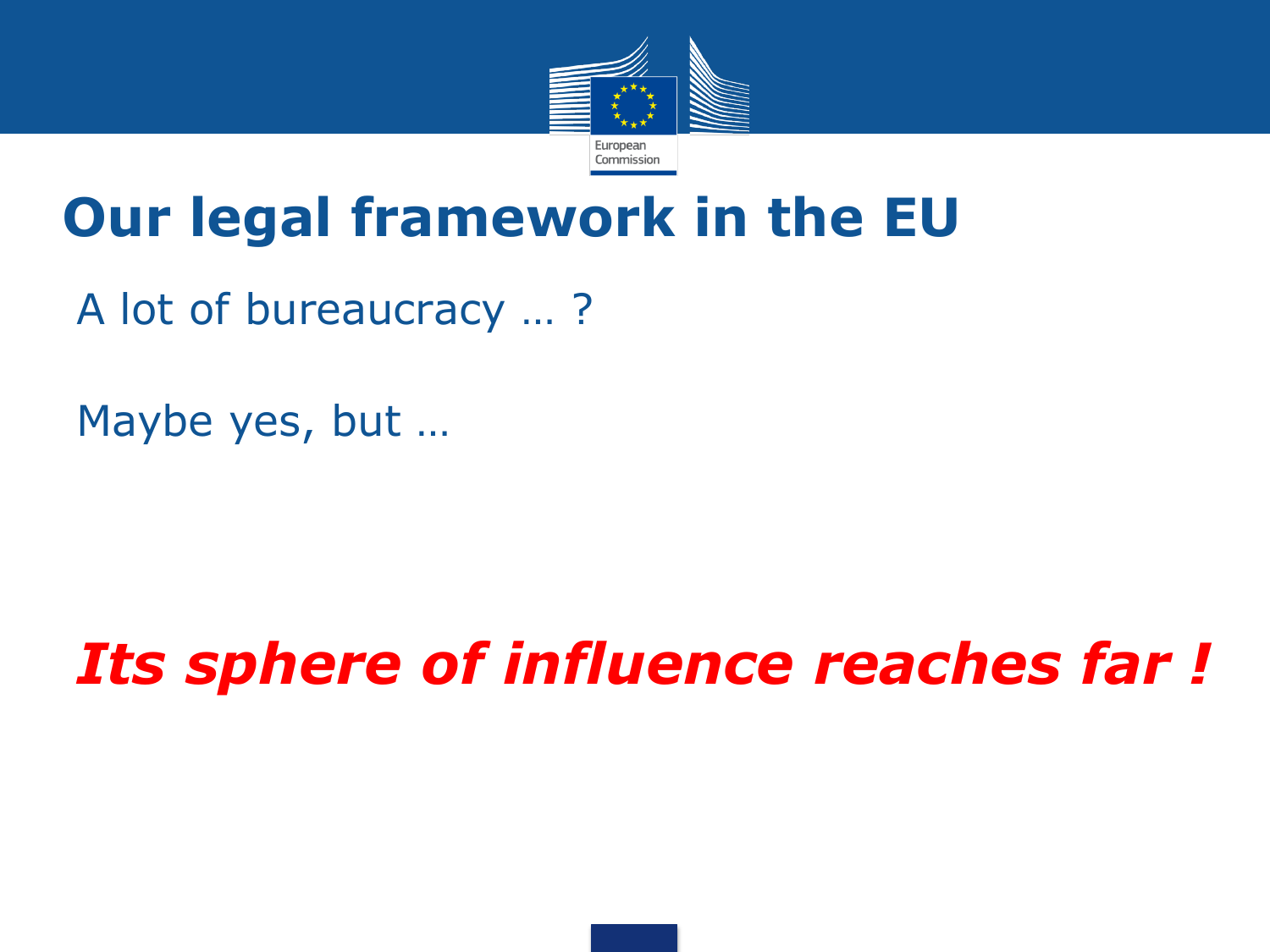**EU:** 27 MS **New MS** in July: HR **EFTA:** NO, CH (+Ltst), Iceland **CC:** Iceland, Montenegro, Serbia, FYROM, Turkey

내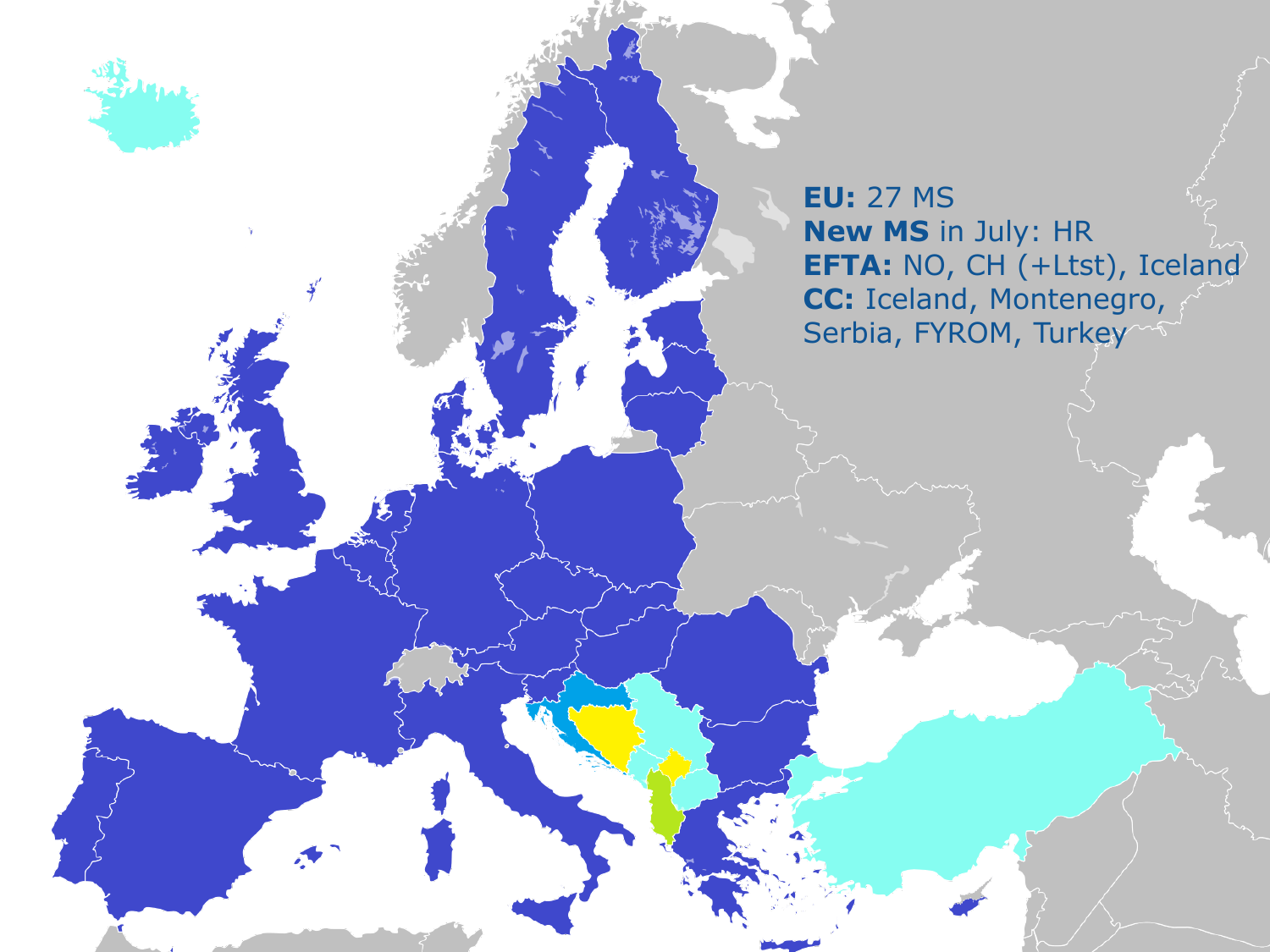